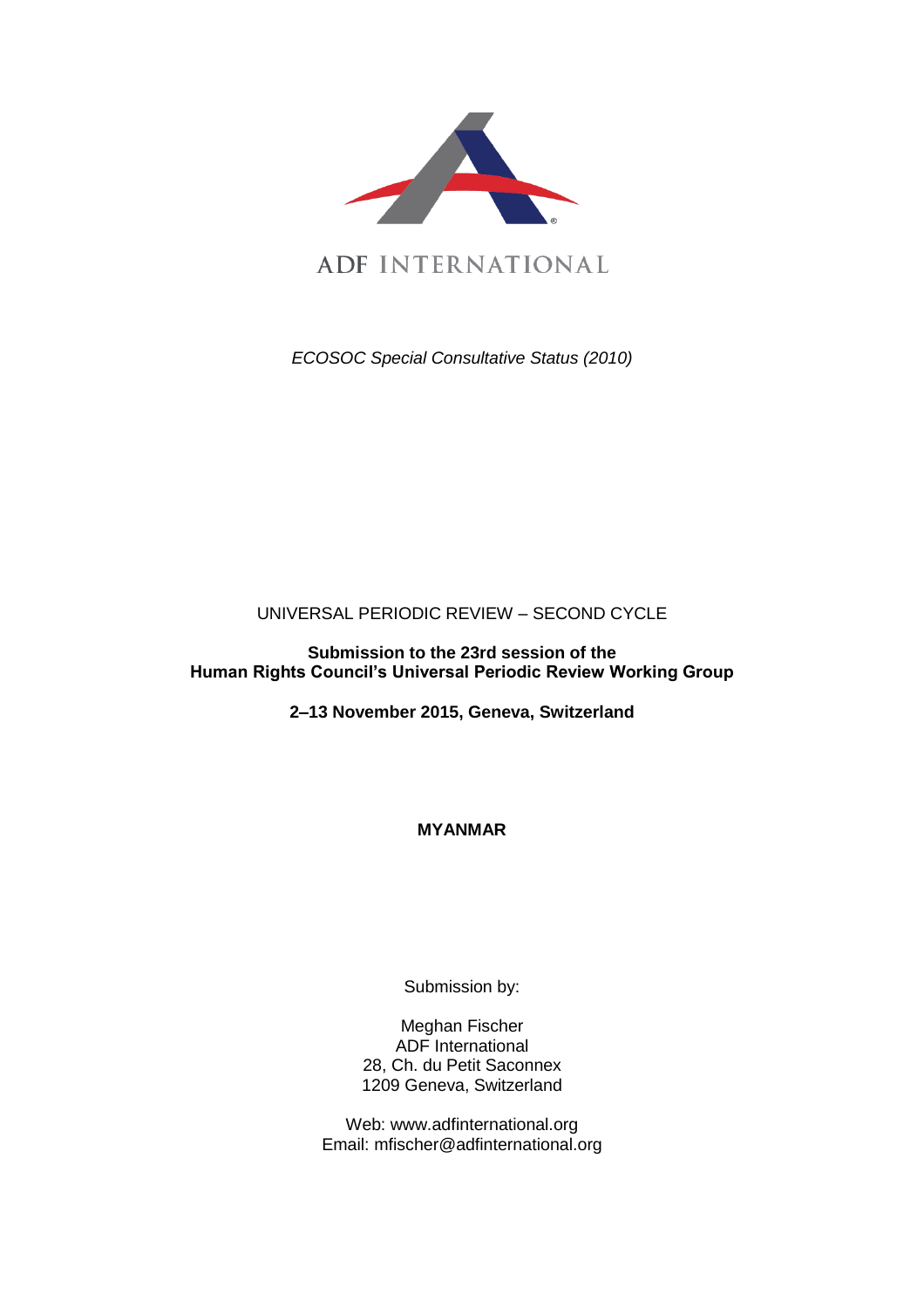## **Introduction**

1. ADF International is a global alliance-building legal organization that advocates for the right of people to freely live out their faith. As well as having ECOSOC consultative status with the United Nations (registered name "Alliance Defending Freedom"), ADF International has accreditation with the European Commission and Parliament, the Fundamental Rights Agency of the European Union, and the Organization for Security and Co-operation in Europe.

### **(a) Background**

- 2. Myanmar has a population of over 55 million people and is ethnically and religiously diverse. 68 percent of people in Myanmar are Burman, 9 percent Shan, 7 percent Karen, 4 percent Rakhine, 3 percent Chinese, 2 percent Indian, 2 percent Mon, and 5 percent other. 89 percent are Buddhist, 4 percent Christian (3 percent Baptist, 1 percent Roman Catholic), 4 percent Muslim, 1 percent Animist, and 2 percent other. The U.S. State Department assumes that non-Buddhists are underreported and thus the numbers are skewed.
- 3. Most Christians in Myanmar are ethnic minorities, and being both a religious and an ethnic minority subjects them to increased discrimination. Most members of Kachin, Chin, and Naga ethnic groups are Christian, as are large numbers of the Karen and Karenni ethnic groups.
- 4. Despite recent political and legal reforms, there are still serious concerns regarding violations of freedom of religion in law, policy, and practice due to the nationalist views of the Government and the Army. The United States classifies Myanmar as a Tier 1 country of particular concern because of its religious freedom violations. Open Doors, an international non-profit organization that tracks persecution of Christians, ranks Myanmar number 25 on its list of countries where Christians face the most persecution.

# **(b) Constitutional Concerns**

- 5. The 2008 Constitution guarantees religious freedom but with major limitations that can gut the right completely at the direction of the state. Article 34 guarantees "freedom of conscience and the right to freely profess and practise religion subject to public order, morality or health and to the other provisions of this Constitution." These limitations are vague and could severely curtail freedom of religion. Article 360 also limits this right, stating that it "shall not include any economic, financial, political or other secular activities that may be associated with religious practice" and "shall not debar the Union from enacting law for the purpose of public welfare and reform." These limitations are also vague and would allow the government to pass laws curtailing freedom of religion in the interest of the ambiguous "public welfare."
- 6. Article 354 guarantees freedom of expression, freedom of peaceful assembly, freedom of association, and the right "to develop their language, literature, culture they cherish, religion they profess, and customs without prejudice to the relations between one national race and another or among national races and to other faiths." Yet this guarantee is also subject to "contrary" laws and to "public order"—more vague and broad restrictions.
- 7. In a state of emergency, all fundamental rights guaranteed by the Constitution are subject to suspension by the President (article 414(b)) or the Commander-in-Chief of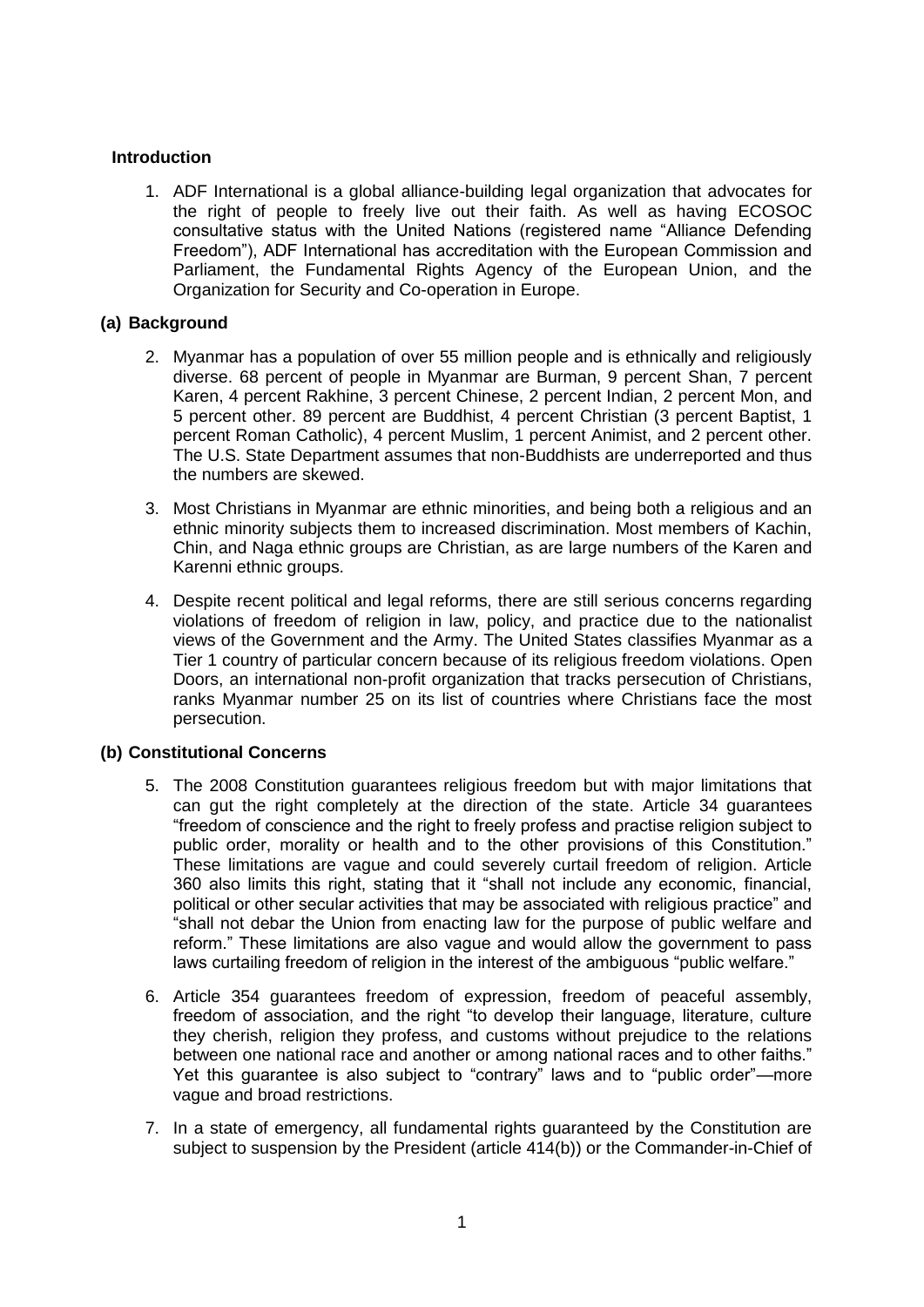the Defence Services (article 420). The right to freedom of religion is therefore in the hands of politicians and the military.

- 8. Article 364 prohibits "the abuse of religion for political purposes." It also declares contrary to the Constitution "any act which is intended or is likely to promote feelings of hatred, enmity or discord between racial or religious communities or sects," and permits the promulgation of a law to punish such activity. The Constitution does not specify how such determination is made. Under this provision, the government essentially has free reign to punish and stifle certain religious expression.
- 9. The Constitution recognizes the special position of Buddhism as the main faith of the people of Myanmar in article 361, and also recognizes Christianity, Islam, Hinduism, and Animism as religions in Myanmar at the effective date of the Constitution; the government "may assist and protect" these religions "to its utmost." This ignores the presence of other minority religions in Myanmar that deserve protection, and in reality only the government's vision of Buddhist nationalism is protected to the utmost.
- 10. Article 348 prohibits discrimination on the basis of religion, and article 352 prohibits discrimination in appointing and assigning duties for civil service on the basis of religion. In practice, discrimination on the basis of religion is rampant.

#### **(c) Legislative Concerns**

- 11. In January 2015, the upper house of Myanmar's parliament passed a "religious conversion" bill, which requires anyone who wants to convert to another religion to get approval from an 11-member government committee.
- 12. The bill reflects an assumption that all religious conversions are questionable and must be scrutinized by the state. Converts must give extensive personal information to and answer intrusive questions from government registration boards, and approval can take 90 days, ostensibly to give the applicant time to learn more about his new religion. If the board determines a conversion was not made freely, or that the belief is not genuine, the application can be denied, with no appeal mechanism.
- 13. The bill also criminalizes applying for a religious conversion "with an intent to insult, disrespect, destroy, or to abuse a religion," with a maximum penalty of two years' imprisonment. How this determination can be made is unclear, and such ambiguity makes it easy for people to make claims of abuse if someone leaves their religion. The bill criminalizes "enticing" others to join a religion. Proselytism is protected as a component of the rights to freedom of religion and freedom of expression under articles 18 and 19, respectively, of the Universal Declaration of Human Rights.
- 14. The right to convert from one religion to another is guaranteed explicitly in UDHR article 18, and this bill hampers that right by imposing significant burdens on the ability to convert.The religious conversion bill was introduced in a package of bills to protect race and religion, including a ban on polygamy and a population control bill, which could be targeted at reducing the number of ethnic and religious minorities.
- 15. The interfaith marriage bill, also part of the package, would make it more onerous for a non-Buddhist man to marry a Buddhist woman, requiring a waiting period and subjecting the marriage to the approval of a court. If he asks his Buddhist wife to convert, a non-Buddhist man could be punished. UDHR article 16(1) guarantees the right to marry without limitation due to religion, and simply asking someone to convert is protected under article 18's guarantee of freedom of religion.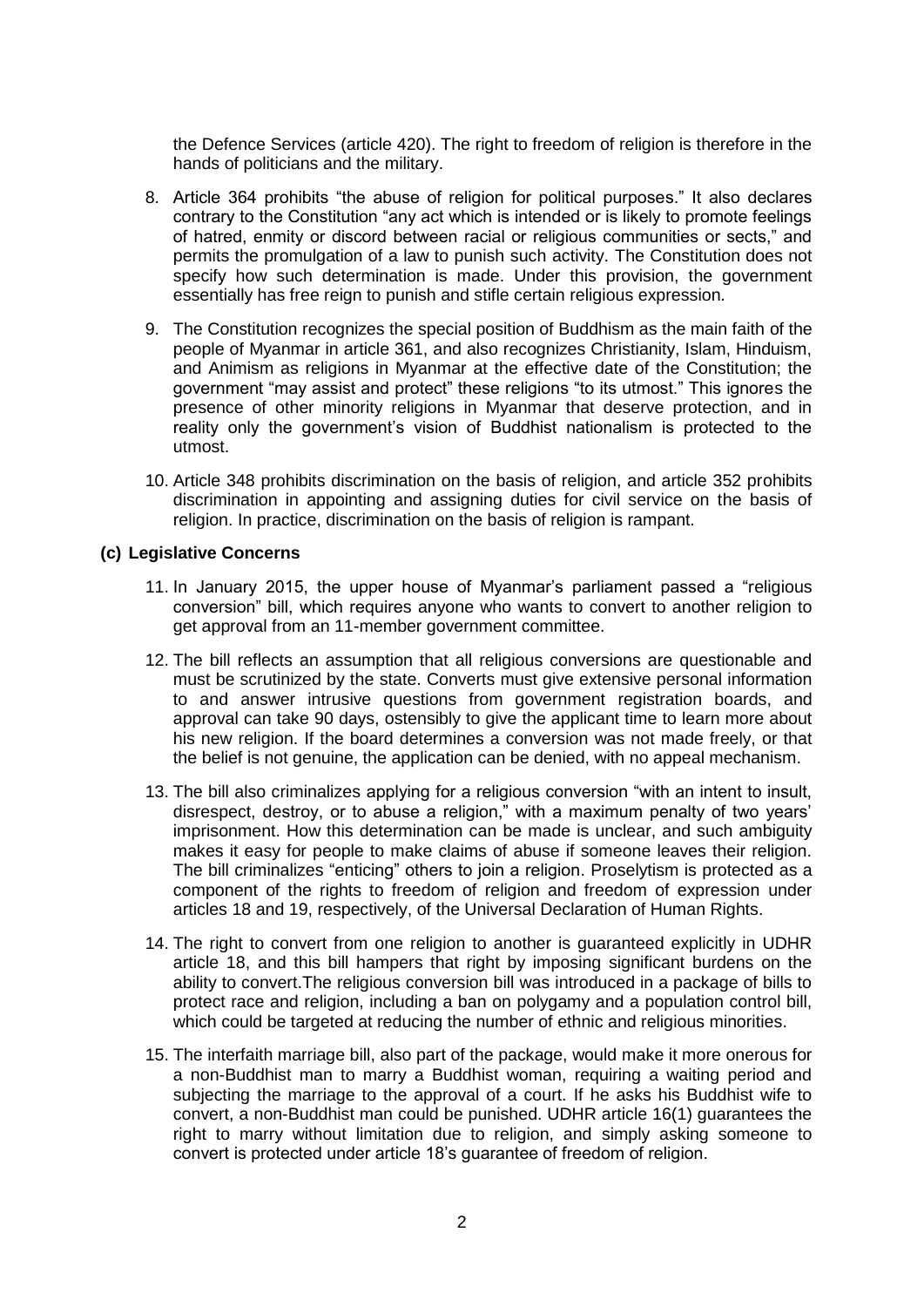### **(d) Evidence of Discrimination Against and Persecution of Christians**

- 16. The government's strong nationalism has led to systematic and endemic discrimination against and persecution of Christians and other religious minorities throughout Myanmar. Persecution of Christians is closely tied to, and often overlaps with, ethnic conflicts, as most Christians belong to minority ethnic groups. Protection of religious expression is an integral part of the struggle for genuine autonomy for the Kachin people.
- 17. Christians in the civil service and the military generally do not receive promotions, and senior positions are largely held by Buddhists.<sup>1</sup> Christian military officers are told to convert to Buddhism if they want a rank higher than that of major. Muslims experience the same treatment.

### *Kachin people*

- 18. There are more than one million Kachin people in Myanmar, over 90 percent of whom are Christian. Conflict between the Myanmar Army and the Kachin Independence Army (KIA) has continued since June 2011 in Kachin and northern Shan States. Around 100,000 civilians are internally displaced. Attacks targeting ethnic and religious minorities have increased recently. The abuse of freedom of religion is rampant, particularly by the Army, with reports of forced labour of church members and restrictions on construction of churches.
- 19. The Kachin Women's Association Thailand (KWAT) reported that on 19-20 January 2015, two Kachin women were raped and murdered by Army soldiers in their Baptist church compound in northern Shan State. The police in the area have not taken any action.<sup>2</sup>
- 20. KWAT estimates that over 70 cases of gang rape, rape, and attempted sexual violence have occurred in Kachin and northern Shan States since the beginning of the conflict, and only two cases saw punishment of the perpetrators. According to KWAT, sexual violence is used by the Myanmar Army as an instrument of war.
- 21. In 2013, Army soldiers blocked access to Kachin churches, shelled a Baptist church that had 700 villagers, and constructed Buddhist monasteries in Christian areas.<sup>3</sup> They also injured Christian leaders, including detaining and abusing Baptist clergy.<sup>4</sup> In the same year, Kachin State officials denied requests from churches to build, including a request to build a health clinic.<sup>5</sup>
- 22. Although in other states the government no longer requires prior submission of Muslim and Christian religious materials for approval, Kachin State religious organizations were still required to do so as of 2013.<sup>6</sup>
- 23. In 2014, at least 20 Kachin Christians were killed and church buildings and homes destroved.<sup>7</sup>

1

<sup>1</sup> US STATE DEP'T, BURMA 2013 INTERNATIONAL RELIGIOUS FREEDOM REPORT 7 (2014), *available at* http://www.state.gov/documents/organization/222331.pdf.

<sup>&</sup>lt;sup>2</sup> Kachin Women's Ass'n Thailand, Ongoing Sexual Violence Highlights Urgent Need for Burma to Stop Offensives and Pull back Troops from Kachin Areas, 22 Jan. 2015, http://www.kachinwomen .com/publications/statements/136-ongoing-sexual-violence-highlights-urgent-need-for-burma-army-tostop-offensives-and-pull-back-troops-from-kachin-areas.

<sup>3</sup> US STATE DEP'T, *supra* note 1, at 5.

<sup>4</sup> *Id.*

<sup>5</sup> *Id.* at 8.

<sup>6</sup> *Id.* at 4.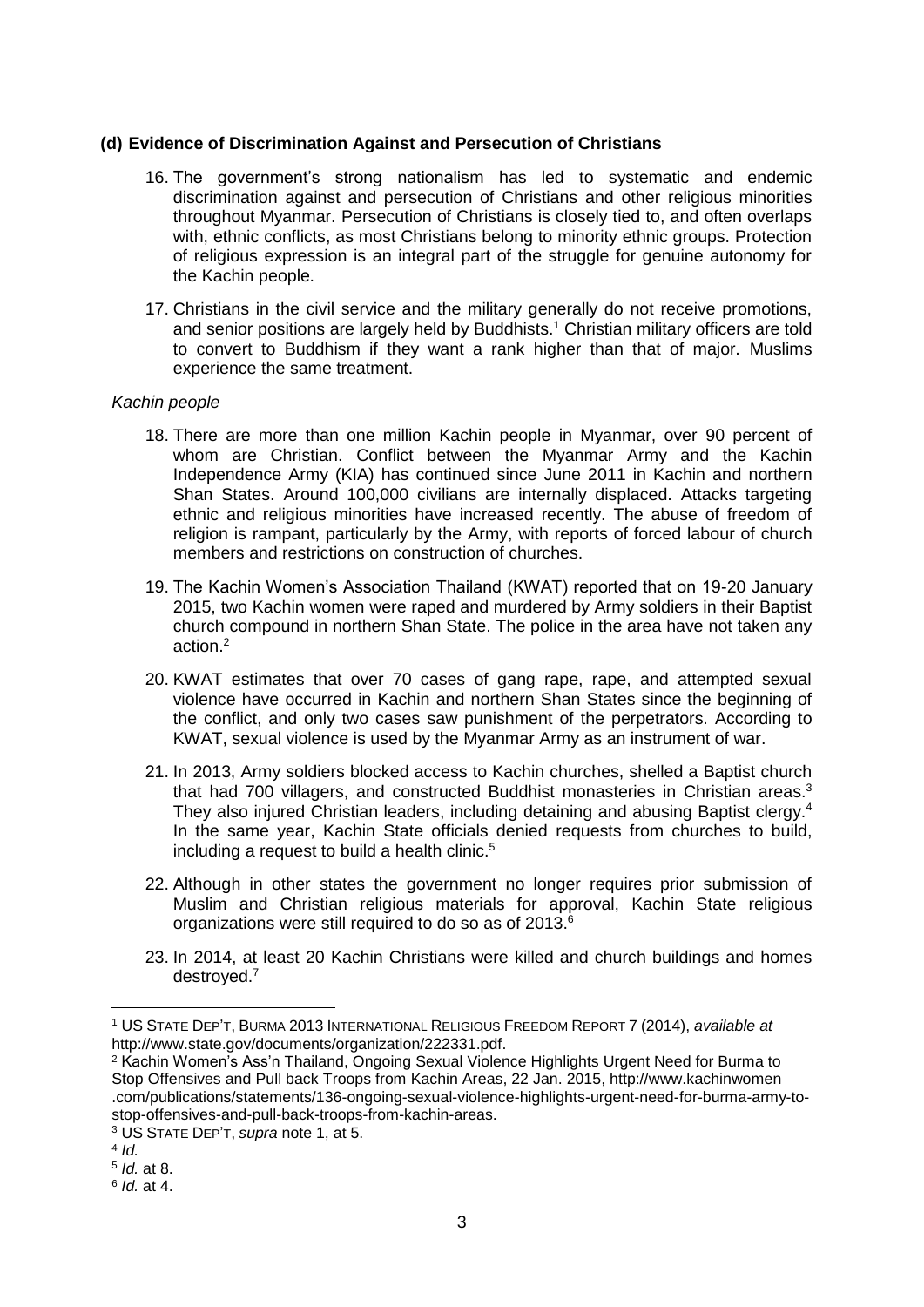#### *Chin people*

- 24. According to the Myanmar Ministry of Religious Affairs, Chin State's population of around 500,000 people is approximately 90 percent Christian.
- 25. The Chin Human Rights Organization (CHRO) has documented numerous cases of discrimination against Christian Chins in Chin State.<sup>8</sup> Identity cards must state ethnicity and religion, easily identifying minorities for discrimination. Even though Chin State is 90 percent Christian, most senior civil service workers are Buddhist, and the government sends Buddhists to Chin State to live there to ensure a Buddhist presence. Meetings of civil servants are often scheduled for Sunday morning, when local churches meet for worship.
- 26. Construction of churches is subject to bureaucracy and permits to build are often denied or ignored by the Ministry of Religious Affairs in the capital, or subject to long delays. Hilltop crosses are destroyed or removed by the government, and the Chin State government ordered that another cross be dismantled in January 2015.<sup>9</sup> Buddhist pagodas are built in towns with few Buddhists, and sometimes Christians are forced to build the pagodas and Christians are displaced by the construction.
- 27. To hold large Christian gatherings, permission is required one month in advance from a religious affairs office, and Myanmar Army soldiers must be informed. Pastors and missionaries are often detained and questioned. Worship services and religious meetings are often disrupted by soldiers to force Christians to porter for the Army. Portering often entails abuse from soldiers.
- 28. Chin Christians experience forced conversions to Buddhism at special Government Border Areas National Development Training Schools (Na Ta La). Although located throughout the country, many are in Chin State, suggesting Chin State is targeted. Christian parents unable to afford education for their children are induced to send them to these schools, where students must participate in Buddhist rituals and some are forced to shave their heads and dress as monks. Students are only able to receive government positions after graduation if they are Buddhist.

#### *Karen people*

1

- 29. At 7 percent of the population, the Karen are one of the largest minority ethnic groups in Myanmar. Approximately 40 percent are Christian. A minority of Karen people live in Karen State in Myanmar, which is along the border with Thailand. The Karen people have been fighting for an independent Karen state in Myanmar since 1949. As such, the Karen are heavily targeted for persecution. Many Karen have resettled in refugee camps in Thailand to flee violence.
- 30. Like in Chin State and Kachin State, the military has burned down churches in Karen State.<sup>10</sup> Karen Christians are forced to porter for the Army and face torture and murder at the hands of the military.

<sup>7</sup> Open Doors UK, Burma/Myanmar, http://www.opendoorsuk.org/persecution/worldwatch/burma\_ myanmar.php.

<sup>&</sup>lt;sup>8</sup> Unless otherwise noted, the information on persecution of Chin Christians in this section is from a September 2012 CHRO report. See CHIN HUMAN RIGHTS ORGANIZATION, "THREATS TO OUR EXISTENCE": PERSECUTION OF ETHNIC CHIN CHRISTIANS IN BURMA, *available at* http://www.chro.ca/images/stories/ files/PDF/Threats\_to\_Our\_Existence.pdf.

<sup>9</sup> Chin Human Rights Organization, Burma: Stop Christian cross removal: drop trumped-up charges. 28 Jan. 2015, http://www.chro.ca/images/PR-English-stop-Christian-cross-removal.pdf.

<sup>10</sup> Christian Solidarity Worldwide, Burma, http://dynamic.csw.org.uk/country.asp?s=gi&urn=Burma.